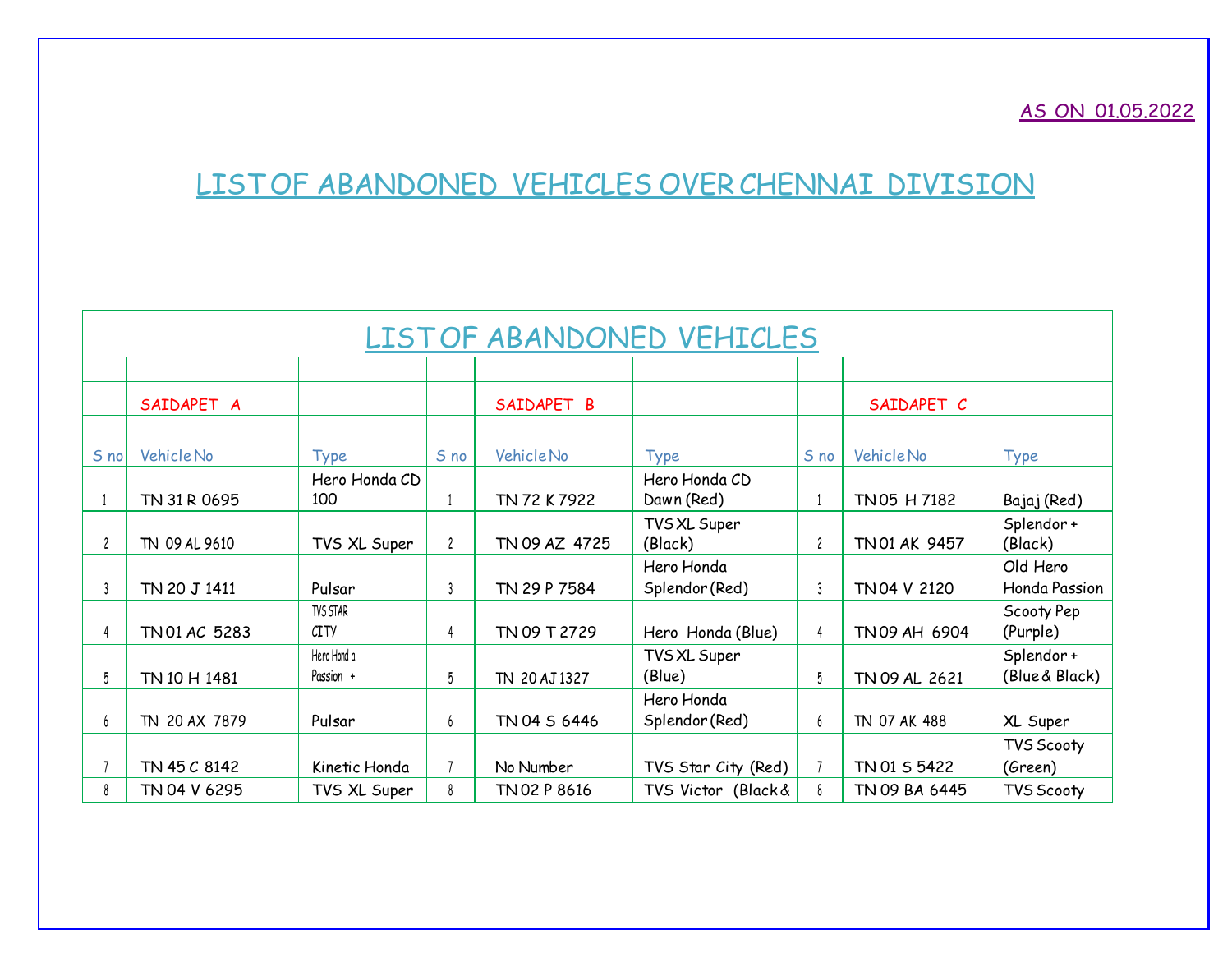|                |                |                     |                |                         | Red)                  |                 |               | (Red)         |
|----------------|----------------|---------------------|----------------|-------------------------|-----------------------|-----------------|---------------|---------------|
|                |                |                     |                |                         | TVS XL Super          |                 |               | TVS XL        |
| 9              | TN 22 AH 8804  | Royal Enfield       | 9              | No Number               | (Blue)                | 9               | TN 05 C 5428  | Super (Green) |
|                |                | Hero Honda          |                |                         |                       |                 |               |               |
| 10             | TN 01 T 3621   | Passion             |                |                         |                       | 10              | TN 10 H 3709  | Yamaha Crux   |
| 11             | TN 22 CA 5281  | New Suzuki          |                |                         |                       | 11              | TN 21 AV 4739 | XL Super      |
|                |                |                     |                |                         |                       |                 |               | Discover (Red |
| 12             | TN 09 AV 5280  | Star City           |                |                         |                       | 12              | TN 09 AS 4889 | & Black)      |
| 13             | TN 01 U 3362   | Pulsar              |                |                         |                       | 13              | TN 07 K 647   | Champ         |
| 14             | TN 05 K 7635   | Scooty Pep          |                |                         |                       | 14              | TN 07 K 9392  | Champ         |
|                |                |                     |                |                         |                       |                 |               | <b>TVS 50</b> |
| 15             | TN 22 V 7806   | TVS Champ           |                |                         |                       | 15              | TN 07 J 3126  | Green         |
|                |                |                     |                |                         |                       | 16              | TN 05 B 2998  | Champ         |
|                |                | Gandhi Irwin        |                | Poonamallee High        |                       |                 |               |               |
|                | Chennai Egmore | <b>Road Parking</b> |                | Road                    |                       | 17              | TN 09 4318    | Splendor      |
|                |                |                     |                |                         |                       | 18              | TN 04 H 2435  | Splendor      |
| S no           | Vehicle No     | <b>Type</b>         | S no           | Vehicle No              | Type                  | 1 <sup>1</sup>  | TN 20 B 0015  | Champ         |
|                | TN 01 AK 4921  | Splendor Pass       | 1              | TN 76 L 0036            | Pulsar <sub>150</sub> | 20 <sub>l</sub> | TN 10 T 4255  | XL Super      |
| $\overline{c}$ | TN 55 S 8426   | TVS Star            | $\overline{c}$ | TN 02 X 3810            | Hero Honda            | $\overline{c}$  | TN 22 Z 3764  | Splendor      |
| $\mathsf{3}$   | TN 57 F 2197   | Activa              | $\mathsf{3}$   | TN 04 AC1939            | Honda Activa          | 22              | Nil Number    | Yamaha        |
| 4              | TN 04 R 2576   | Pulsar              | 4              | TN 50 C 9623            | Hero Honda            | 23              | TN 02 S 6455  | Bajaj CT 100  |
| 5              | TN 02 K 7093   | Sup. XL             | 5              | TN 22 BR 3747           | Pulsar <sub>180</sub> | 24              | TN 09 J 8539  | TVS Champ     |
| 6              | AK 05 EE 5753  | <b>YzK</b>          |                |                         |                       | 25              | TN 02 A 0384  | Yamaha Grey   |
|                |                |                     |                | <b>St. Thomas Mount</b> |                       |                 |               |               |
|                | TN 47 M 8226   | Bajaj CD 100        |                | <b>RailwayParking</b>   |                       | 26              | Nil Number    | Yamaha        |
| 8              | TN 09 AD 1468  | Hero Honda          | S no           | <b>Vehicle No</b>       | <b>Type</b>           | 27              | Nil Number    | TVS Suzuki    |
| 9              | TN 02 R 6293   | <b>TVS</b>          | 1              | TN 07 AM 3080           | Discover              | 28              | Nil Number    | <b>TVS 50</b> |
|                |                |                     |                |                         | Hero Honda CD         |                 |               |               |
| 10             | TN 07 K 2193   | Kinetic Honda       | $\mathbf{2}$   | TN 22 AV 8691           | Deluxe                | 29              | Nil Number    | <b>TVS 50</b> |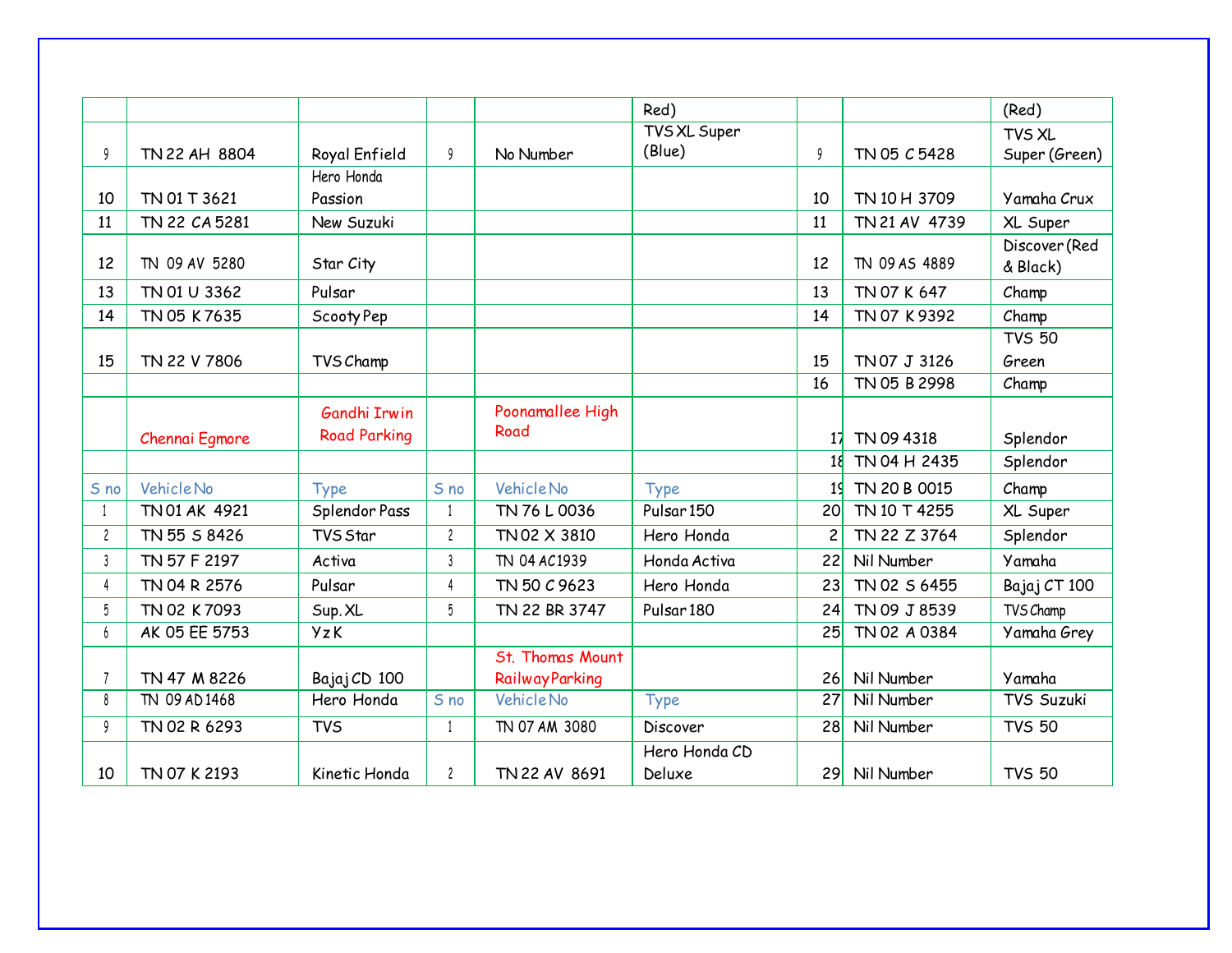| 11             | TN 04 L 1096      | Kawasaki           | $\overline{3}$ | TN 04 AA 7187        | Scooty Pep         | 30l             | TN 22 AV 1253           | XL Super               |
|----------------|-------------------|--------------------|----------------|----------------------|--------------------|-----------------|-------------------------|------------------------|
| 12             | TN 21 M 5927      | CD 100             | 4              | TN 37 AF1963         | TVS Centra         |                 |                         |                        |
| 13             | TN 31 L 4812      | <b>TVS</b>         | 5              | PY 01 AH 5141        | CT 100             |                 | Urapakkam               |                        |
| 14             | TN 07 AR 5609     | Hero Honda         |                |                      |                    | S no            | Vehicle No              | <b>Type</b>            |
| 15             | KA 53 EB 8158     | Activa             |                | Vandalur             |                    |                 | TN 04 6840              |                        |
| 16             | TN 20 H 5506      | Hero Honda         | S no           | Vehicle No           | <b>Type</b>        | $\overline{c}$  | Tn 04 K8740             |                        |
| 17             | AP 11 Q 4021      | Bajaj              | 1              | TN 10 B 6324         | Splendor           | $\mathsf{3}$    | No Number               | Scooty                 |
| 18             | TN 09 K 6746      | Honda Old<br>Model | $\overline{c}$ | TN 22 CV 0203        | <b>TVS XL</b>      |                 |                         |                        |
| 19             | TN 04 AE 8088     | Suzuki Active      | $\mathbf{3}$   | TN 20 PB 5344        | Hero Honda Passion |                 |                         |                        |
| 20             | TN 07 BZ 2071     | Super XL           |                |                      |                    |                 |                         |                        |
| 21             | TN 21 Q 1359      | TVS Boxer          |                |                      |                    |                 |                         |                        |
| 22             | TN 07 AK 6972     | Bajaj Discover     |                | Todo no Goes<br>East |                    |                 | Tambaram<br>Cycles West |                        |
|                |                   |                    |                |                      |                    |                 |                         |                        |
| 23             | TN 04 H 1810      | M 80               | S no           | Vehicle No           | Type               | S <sub>nd</sub> | Vehicle No              | <b>Type</b>            |
|                |                   |                    |                | TN 07 8086           | Victor             | $\overline{1}$  | TN 22 AV 7463           | Hero Honda<br>Pasion   |
|                |                   |                    | $\overline{c}$ | TN 21 J 0994         | TVS Champ          | $\overline{c}$  | TN 04 R 7553            | Hero Honda<br>Pasion   |
|                | Perambur          |                    | 3              | <b>TCT 3338</b>      | <b>TVS XL</b>      | $\mathsf{3}$    | TN 27 P 5339            | Caliber Bajaj          |
|                |                   |                    |                |                      |                    |                 |                         | CBC Hero               |
| S no           | <b>Vehicle No</b> | <b>Type</b>        | 4              | TN 09 AD 0747        | Bajaj CT 100       | $\overline{4}$  | TN 07 AD 1357           | Honda                  |
|                | TN 07 AT 8109     | XL Super           | 5              | TN 67 R 0004         | K Bajaj            | 5               | TN 23 AB 2166           | Hero Honda             |
| $\overline{c}$ | TN 01 AC 3560     | XL Super           | 6              | TN 21 X 1683         | TVS Champ          | 6               | PY 01 AB 7062           | Bajaj CT 100           |
| 3              | TN 09 AQ 6488     | Discover           | 7              | TN 09 AX 0368        | <b>TVS Victor</b>  | $\overline{7}$  | TN 22 AJ 4716           | <b>TVS XL</b><br>Super |
| 4              | TN 09 AK 3799     | Scooty             | 8              | TN 09 K7542          | Splendor           | 8               | TN 20 AP 7060           | Pulsar                 |
| 5              | TN 10 Z 9793      | Hero Honda         | 9              | TN 48 L 6183         | Bajaj CT 100       | 9               | TN 10 B 4868            | Hero Honda             |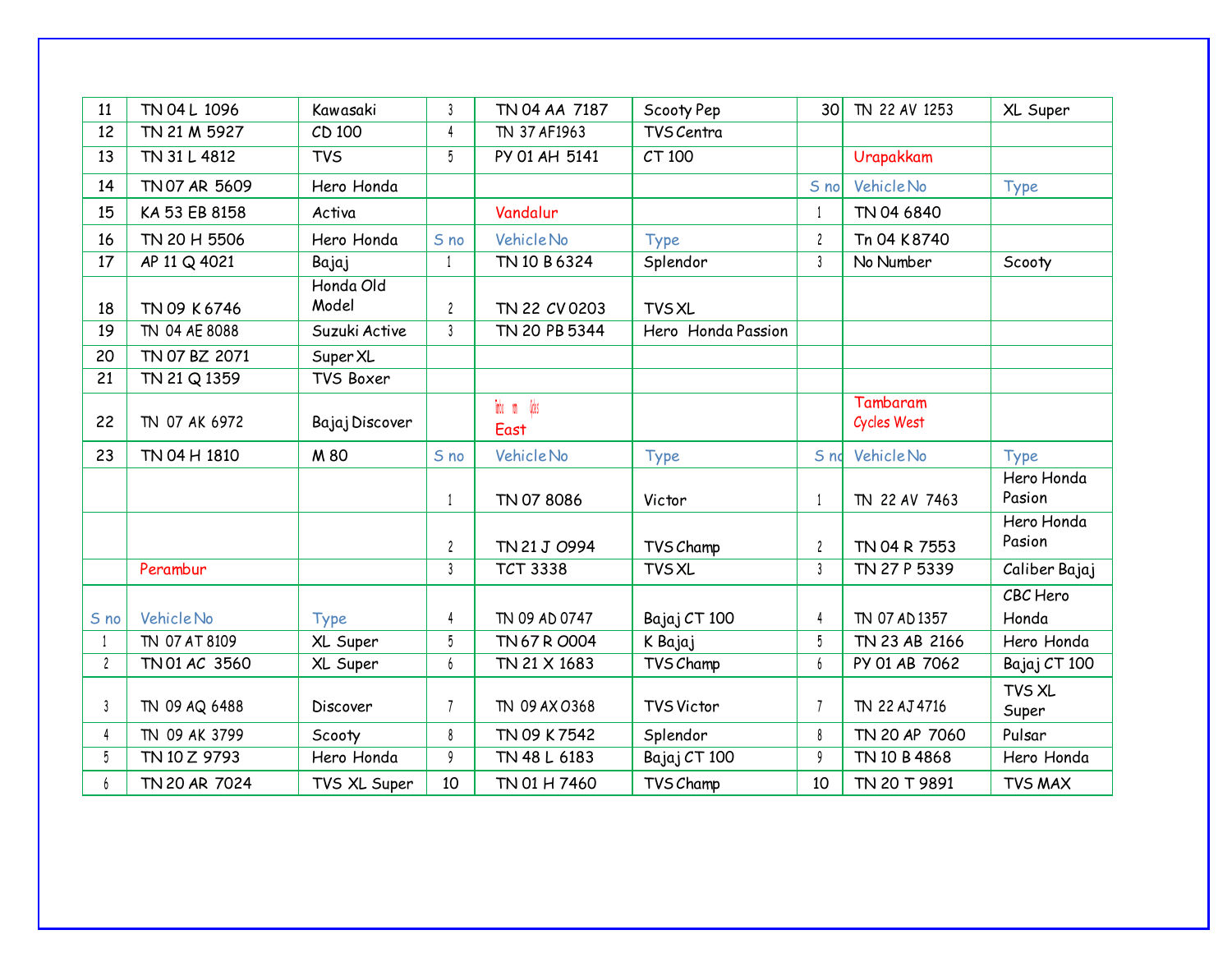|                         |               |               |                |               |               |                |               | Suzuki                |
|-------------------------|---------------|---------------|----------------|---------------|---------------|----------------|---------------|-----------------------|
| $\overline{7}$          | TN 22 AE 2484 | CT 100        | 11             | TN 22 AT 8064 | Scooty TVS    | 11             | TN 59 AB 6870 | Bajaj CD 100          |
|                         |               |               |                |               |               |                |               | TVS Super             |
| 8                       | AP 03 AB 4058 | Hero Passion  | 12             | TN 22 AZ 8955 | <b>TVS XL</b> | 12             | TN 02 AT 9646 | XL                    |
| 9                       | TN 23 X 2817  | Yamaha        | 13             | TN 20 W 2428  | Hero Honda    | 13             | TN 02 AF 4180 | Discover 125          |
| 10                      | TN 02 B 3201  | Suzuki        | 14             | TN 22 BA 0143 | Apache        | 14             | TN 22 AH 8805 | Pulsar <sub>150</sub> |
| 11                      | TN 05 AK 2331 | Apache        | 15             | TN 22 BL 7105 | Hero Honda    | 15             | TN 20 AP 8592 | Pulsar <sub>150</sub> |
| 12                      | TN 20 S 6165  | Hero Splendor | 16             | TN 22 BX 5941 | Platina Bajaj | 16             | TN 05 H 7720  | Suzuki                |
| 13                      | TN 21 V 4358  | TVS Champ     | 17             | TN 09 P 6107  | Hero Honda    | 17             | TN 0 H 5440   | TVS XL                |
|                         |               |               | 18             | No Number     | TVS Star City | 18             | TN 04 U 5823  | Pulsar                |
|                         | Perambur Loco |               |                |               |               |                |               |                       |
|                         | <b>Works</b>  |               | 19             | TN 20 BJ 3991 | <b>TVS XL</b> | 19             | TN 09 AR 5707 | Splendor              |
| S no                    | Vehicle No    | <b>Type</b>   | 20             | PY 01 W 3103  | Hero Honda    | 20             | TN 04 H 9111  | Hero Honda            |
|                         | TN 22 0206    | Scooty        | 21             | TN 07 AA 6343 | Hero Honda    | 21             | TM 09 AV 7254 | Passion Pro           |
| $\mathbf{2}$            | TN 05 8941    | Tvs Super     |                |               |               | 22             | PY 01 AS 8232 | Hero Honda            |
| 3                       | TN 07 AU 7230 | Hero Honda    |                |               |               | 23             | TN 22 AB 7527 | Hero Honda            |
| 4                       | TN 02 A 6194  | Bajaj Scooter |                |               |               | 24             | TN 01 AK 5368 | Hero Honda            |
| 5                       | TN 02 8359    | Passion       |                |               |               |                |               |                       |
|                         | Chrompet      |               |                | Taramani      |               |                | Mambalam      |                       |
| S no                    | Vehicle No    | <b>Type</b>   | S no           | Vehicle No    | <b>Type</b>   | S no           | Vehicle No    | <b>Type</b>           |
| 1                       | TN 09 H 0106  | Pulsar        |                | TN 24 B 6933  | Apache        |                | TN 38 BB 5936 | Splendor Plus         |
| $\overline{\mathbf{c}}$ | TN 32 R 3786  | CBZ           | $\overline{c}$ | TN 34 E 9817  | Pulsar        | $\overline{c}$ | TN 09 AD 1593 | Yamaha                |
| $\mathfrak{z}$          | TN 05 AB 5239 | Pulsar        | $\mathsf{3}$   | TN 22 BY 2506 | Splendor      | 3              | TN 09 BD 3899 | Splendor Plus         |
| 4                       | TN 10 J 4303  | Pulsar        |                |               |               | 4              | TN 30 K 1467  | <b>TVS Victor</b>     |
| 5                       | TN 38 AB 7362 | CT 100 Bajaj  |                | Mandaveli     |               | 5              | TN 09 X 7299  | Apache                |
|                         |               | Super         |                |               |               |                |               |                       |
| 6                       | TN 20 AV 3765 | Splendor      | S no           | Vehicle No    | <b>Type</b>   | 6              | TN 09 AF 5117 | Apache                |
|                         | TN 22 AH 7803 | Yamaha Lipro  |                | TN 02 L 3227  | TVS scooty    | $\overline{7}$ | TN 22 F 8316  | splendor XL           |
| 8                       | TN 22 AV 1032 | Discover      | $\overline{c}$ | TN 38 R 9778  | Splendor      | 8              | TN 10 S 7850  | Yamaha Lipro          |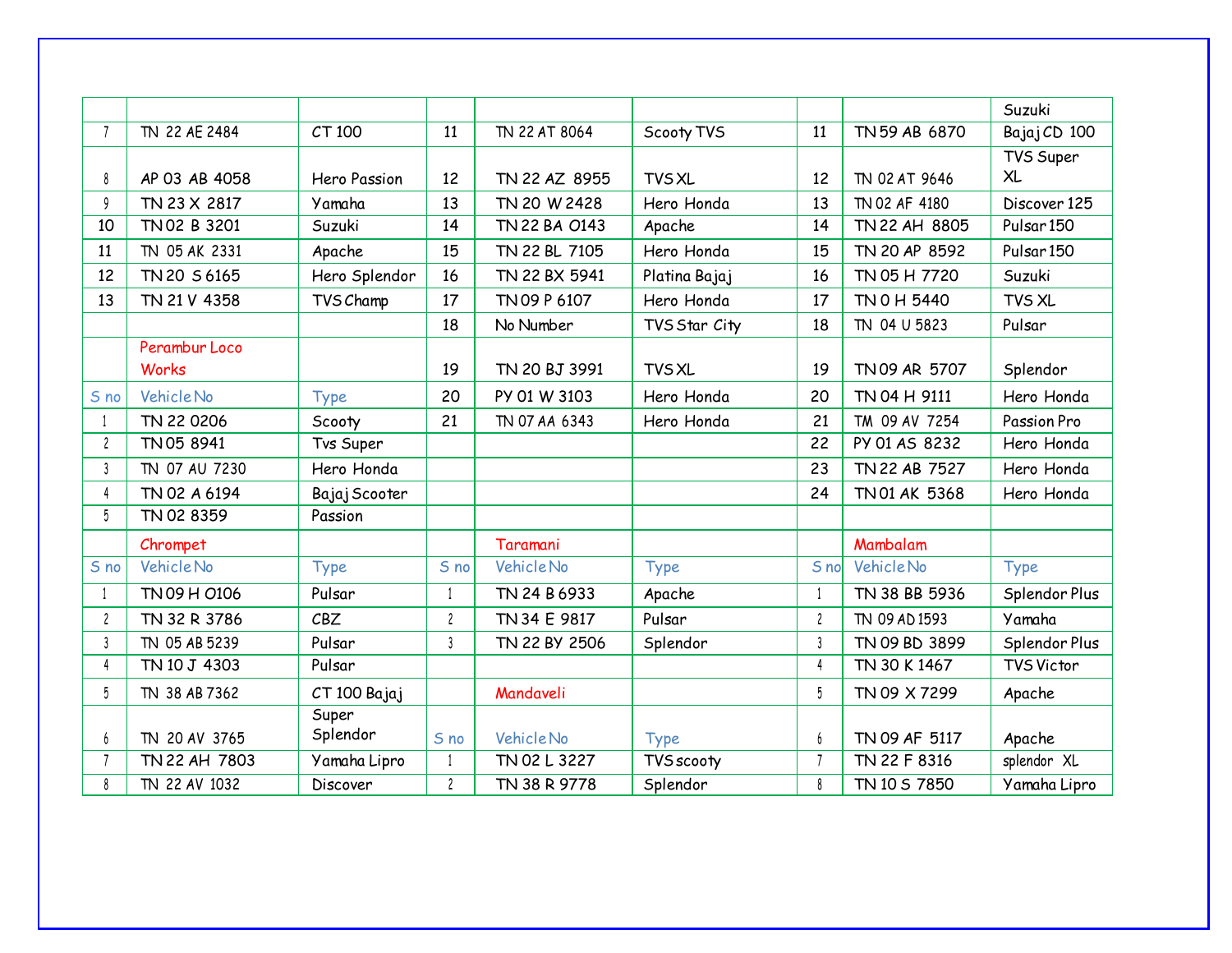| 9              | TN 22 AV 3728       | TVS Star City          | $\mathbf{3}$   | TN 07 BH 8601  | Auto         |                | TN 23 AX 7232              | Yamaha Lipro      |
|----------------|---------------------|------------------------|----------------|----------------|--------------|----------------|----------------------------|-------------------|
| 10             | TN 09 AS 6723       | <b>Passion Pro</b>     |                | Tiruninravur   |              | 10             | TN 25 W 3436               | Splendor Plus     |
| 11             | TN 22 H 6044        | CT 100 Bajaj           | S no           | Vehicle No     | Type         | 11             | TN 55 3119                 | Bajaj Scooter     |
| 12             | TN 22 AD 9871       | Activa                 |                | TN 05 0155     | TVS XI       |                |                            |                   |
|                |                     |                        |                | TN 22 4073     |              |                |                            |                   |
|                | <b>Basin Bridge</b> |                        |                | TN 05 Z 9590   |              |                | Singaperumal Koil          |                   |
| S no           | Vehicle No          | <b>Type</b>            | S no           | Vehicle No     | <b>Type</b>  | S nd           | Vehicle No                 | <b>Type</b>       |
| 1              | TN 05 X 6340        | Splendor Plus          | 1              | KA 03 EX 9176  | Pulsar       | 1              | TN 30 8011                 | Yamaha libero     |
| $\mathbf{2}$   | TN 20 BV 4988       | Passion                | $\overline{c}$ | TN 04 J 8687   | Avenger      | $\overline{c}$ | TN 09 U 3850               | Honda             |
| $\mathfrak{z}$ | TN 12 B 2467        | Yamaha Z               | $\mathsf{3}$   | TN 19 D 8082   | Hero Honda   | 3              | TN 21 Q 4656               | <b>TVS Victor</b> |
| 4              | TN 05 AS 5079       | <b>XL</b>              |                |                |              | 4              | TN 04 7059                 | CD 100            |
|                |                     |                        |                | Madhuranthakam |              | 5              | TN 72 9518                 | Splendor+         |
|                | Avadi               |                        | S no           | Vehicle No     | Type         | 6              | TN 07 3559                 | Boxer             |
| S no           | <b>Vehicle No</b>   | <b>Type</b>            | $\mathbf{1}$   | TN 09 BT 1599  | Hero Honda   | $\overline{7}$ | TN 10 X 0806               | Apache            |
| 1              | TN 3 5594           | Splendor Plus          | $\mathbf{2}$   | TN 02 Q 1704   | Kawasaki     | 8              | TN 20 9286                 | Splendor          |
| $\overline{c}$ | TN 20 AS 1128       | Hero Honda CD<br>Dulux | $\mathsf{3}$   | TN 19 Z 8312   | Yamaha       | 9              | TN 22 B 8254               | Honda             |
| $\mathsf{3}$   | TN 20 094           | Splendor plus          |                | Triplicane     |              | 10             | <b>TDZ 8644</b>            | Honda             |
|                |                     |                        | S no           | Vehicle No     | Type         |                |                            |                   |
|                | Ponneri             |                        |                | TN 49 A 8820   |              |                |                            |                   |
| S no           | <b>Vehicle No</b>   | <b>Type</b>            |                | Kodambakkam    | West Side    |                | B stand Opp<br>Post Office |                   |
|                | TN 05 AK 5582       | Fazer                  | S no           | Vehicle No     | <b>Type</b>  | $\overline{7}$ | TN 02 AA 3839              | splendor+         |
|                |                     |                        | $\mathbf{1}$   | TN 05 P 3245   | Hero Honda   | 8              | TN 20 AA 8132              | splendor+         |
|                | Guindy              | East                   | $\mathbf{2}$   | TN 07 AY 1698  | Hero Honda   | 9              | TN 20 K 8514               | splendor+         |
| S no           | <b>Vehicle No</b>   | <b>Type</b>            | 3              | TN 09 AD 6640  | TVS Max 100R | 10             | TN 22 BH 0856              | Apache            |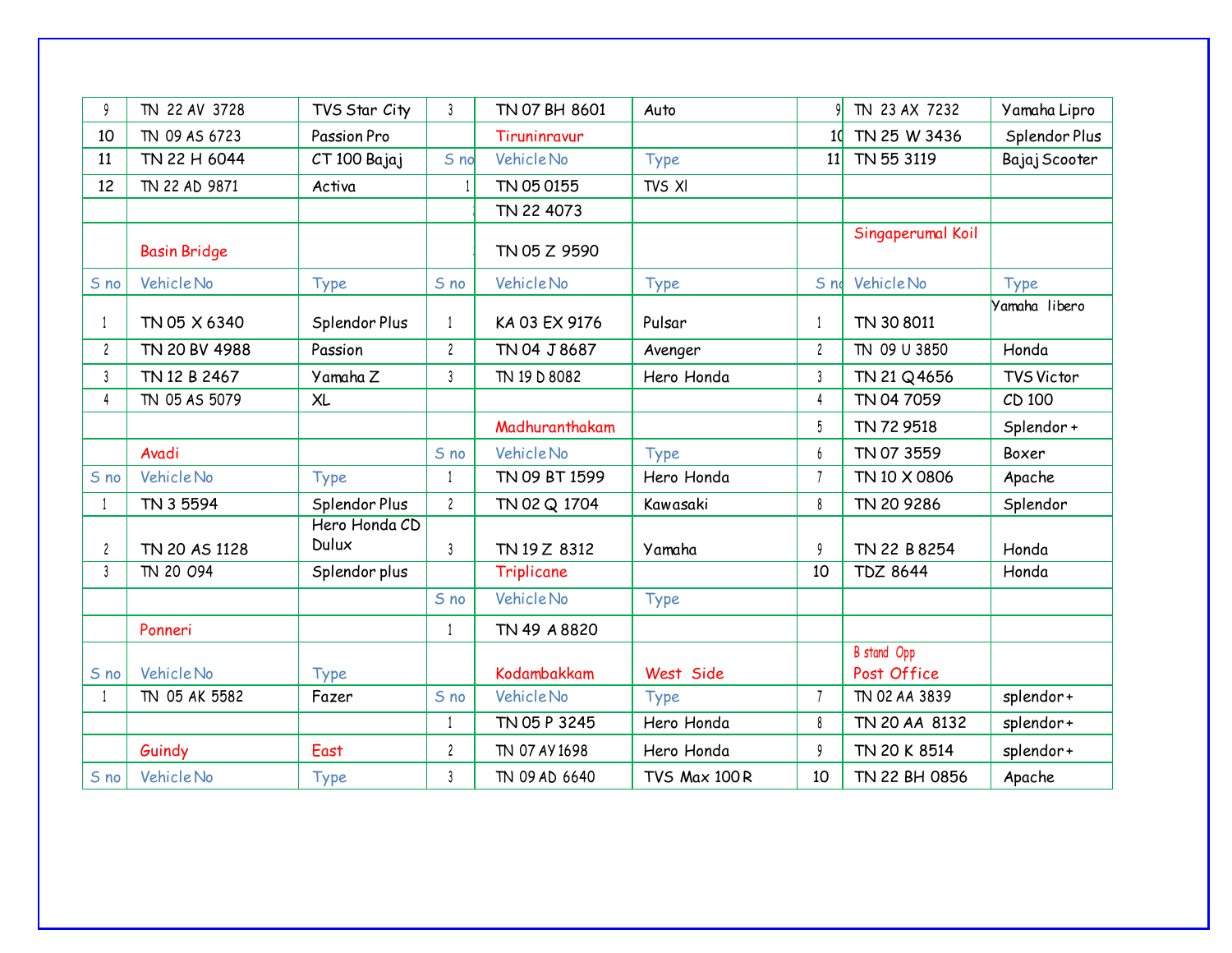|                         | TN 45 B 8265      | Vespa       | 4              | TN 09 AU 2827    | Pulsar         | 11             | TN 05 B 9992        | Suzuki Fierro            |
|-------------------------|-------------------|-------------|----------------|------------------|----------------|----------------|---------------------|--------------------------|
| $\overline{c}$          | TN 05 B 9154      | Star City   | 5              | TN 10 J 8914     | <b>TVS</b>     |                |                     |                          |
| $\mathfrak{Z}$          | TN 22 DB 0721     | Honda Sign  | 6              | TN 09 AA 3206    | Bajaj Discover |                | C stand             | Kodambakkam              |
| 4                       | TN 07 DZ 4457     | Hero Honda  |                |                  |                |                | Vehicle No          | Type                     |
| 5                       | TN 22 AK 8805     | Pulsar      |                |                  |                | 12             | TN 11 H 4970        | Hero Honda<br>Shine      |
| 6                       | TN 06 AF 8079     | Pulsar      |                |                  |                | 13             | TN 38 U 8088        | Yamaha                   |
| $\overline{7}$          | TN 22 B 9615      | Discover    |                |                  |                | 14             | TN 10 Y 8925        | Hero Honda               |
|                         |                   |             |                |                  |                | 15             | TN 22 W 6346        | Hero Honda               |
|                         | Ambattur          |             |                |                  |                |                |                     |                          |
| S no                    | <b>Vehicle No</b> | <b>Type</b> |                | VillivakkamSouth |                |                | Vyasarpadi<br>Jeeva |                          |
| 1                       | TN 09 0128        |             | S no           | Vehicle No       | <b>Type</b>    | S no           | Vehicle No          | Type                     |
| $\overline{\mathbf{c}}$ | TN 20 9913        |             |                | TN 01 V 6226     | splendor       | $\overline{1}$ | TN 05 AF 5094       | Hero Splendor            |
| $\mathfrak{z}$          | TN 20 7705        |             | $\overline{c}$ | TN 07 T 9689     | Max R 100      | $\overline{c}$ | TN 20 S 0910        | TVS Centre               |
| 4                       | TN 07 7732        |             | $\mathbf{3}$   | TN 09 S 5931     | Scooty         | $\mathsf{3}$   | TN 036 A 6050       | Hero Splendor            |
| 5                       | TN 18 6321        |             | 4              | TN73 Y 5716      | Super XL       | $\overline{4}$ | TN 20 C 1026        | Hero Splendor            |
| 6                       | TN 510658         |             | 5              | TN 02 X 0490     | Super XL       | 5              | TN 02 X 8460        | Bajaj<br><b>Discover</b> |
| $\overline{7}$          | TN 48 5016        |             | 6              | TN 01 S 5414     | Bajaj MIT      | 6              | TN 20 AA 7681       | TVS Centre               |
| 8                       | TN 20 3013        |             |                | TN 05 AC9129     | Apache         | $\overline{7}$ | TN 20 M 1600        | Bajaj Discover           |
|                         |                   |             | 8              | TN 02 L 0418     | Activa         | 8              | TNO M 9930          | Hero Passion             |
|                         |                   |             | 9              | TN 05 J 7144     | Splendor       | 9              | TN 05 K 5197        | Hero Passion             |
|                         |                   |             | 10             | TN 21 D 8322     | splendor       | 10             | OL 95 D 7803        | Hero Dulex               |
|                         |                   |             | 11             | TN 20 B 3372     | Max 100        | 11             | TN 04 P 4137        | Hero<br>splendor         |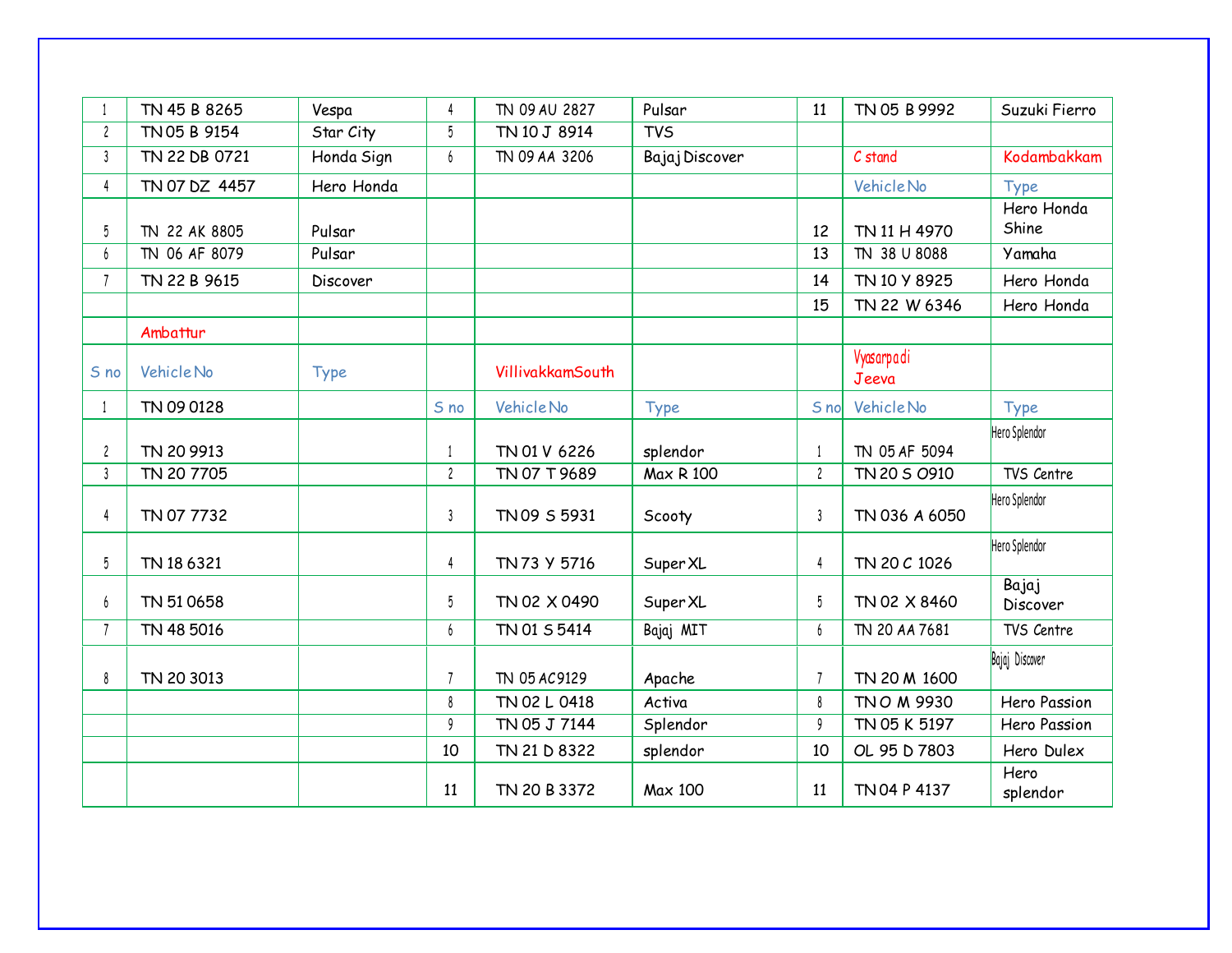|                |               |                          | 12           | No Number                | Bajaj MIT             | 12 | TN 02 W 4152  | TVS Star          |
|----------------|---------------|--------------------------|--------------|--------------------------|-----------------------|----|---------------|-------------------|
|                |               |                          |              |                          |                       | 13 | TN 07 U 6629  | Hero Passion      |
|                | Velachery     |                          |              | MMC / Chennai<br>Central |                       | 14 | TN 05 R 4644  | Bajaj Pulsar      |
| S no           | Vehicle No    | <b>Type</b>              | S no         | Vehicle No               | Type                  | 15 | TN 20 AZ 4092 | TVS Centre        |
| 1              | TN 63 U 6309  | TVS XI Super             | $\mathbf{1}$ | TN 04 AE 5914            | Suzuki 150 R          | 16 | TN 07 H 6074  | TVS Fifty         |
| $\overline{c}$ | TN 01 F 7964  | Rajdoot                  | $\mathbf{2}$ | TN 20 AF 8194            | Bajaj Caliber         | 17 | TN 22 H 4434  | Hero<br>splend or |
| 3              | TN 07 AZ 2741 | Honda Activa             | 3            | TN 05 Y 2477             | Discover 135          | 18 | TN 058 S8218  | TVS Apache        |
| 4              | TN 22 BW 5234 | Scooty                   | 4            | TN 23 M 6802             | Bajaj X3              | 19 | TN 20 BZ 5027 | Hero Passion      |
|                |               |                          |              |                          |                       |    |               | Hero              |
| 5              | TN 02 M 6573  | <b>TVS Victor</b>        | 5            | AP 03 AG 7117            | Passion Pro           | 20 | TN 05 S 5198  | splendor          |
| 6              | TN 22 J 1653  | Suzuki                   |              | TN 02 BH 7164            | Pulsar <sub>180</sub> | 21 | TN 20 AU 2157 | Bajaj ET 100      |
| $\overline{7}$ | TN 63 X 5361  | Kawasaki                 | $7^{\circ}$  | TN 23 BR 4184            | Activa                | 22 | TN 04 F 6064  | TVS Suzuki        |
| 8              | TN 02 M 2648  | Kinetic Honda            | 8            | TN 21 AV 3691            | <b>TVS XL</b>         | 23 | TN 09 W 7071  | TVS Suzuki        |
|                |               | Hero Honda               |              |                          |                       |    |               | Hero              |
| 9              | TN 09 AY 3429 | splendor+                | 9            | TN 10 P 5907             | Yamaha                | 24 | TN 01 AB 0021 | splendor          |
| 10             | TN 05 E 6917  | Scooty                   | 10           | TN 07 AP 5723            | Pulsar <sub>150</sub> | 25 | TN 02 P 6050  | Hero<br>Sled in   |
| 11             | TN 22 BD 4098 | <b>Head Speed</b><br>125 | 11           | TN 01 W 8813             | <b>TVS Max 100</b>    | 26 | TN 02 AA 4398 | Hero<br>\$led or  |
| 12             | TN 04 Q 2408  | Glammer                  | 12           | TN 05 K 8381             | <b>TVS Victor</b>     | 27 | TN 20 E 2913  | Hero<br>Splender  |
| 13             | TN 22 A 1827  | Hero Honda CD<br>dawn    | 13           | TN 22 AC 0381            | Honda                 | 28 | TN 20 E 7917  | Hero CT 100       |
| 14             | TN 07 M 2287  | Suzuki Max<br>100        | 14           | TN 07 AP 7011            | Apache 160            | 29 | No Number     | Hero<br>Splender  |
| 15             | No Number     | <b>TVS Victor</b>        | 15           | TN 22 BD 0264            | Activa                | 30 | No Number     | Hero<br>Splender  |
| 16             | TN 07 X 3855  | TVS XL super             | 16           | TN 37 AQ6198             | Pulsar <sub>150</sub> | 31 | TN 04 AB 5928 | Passion Pro       |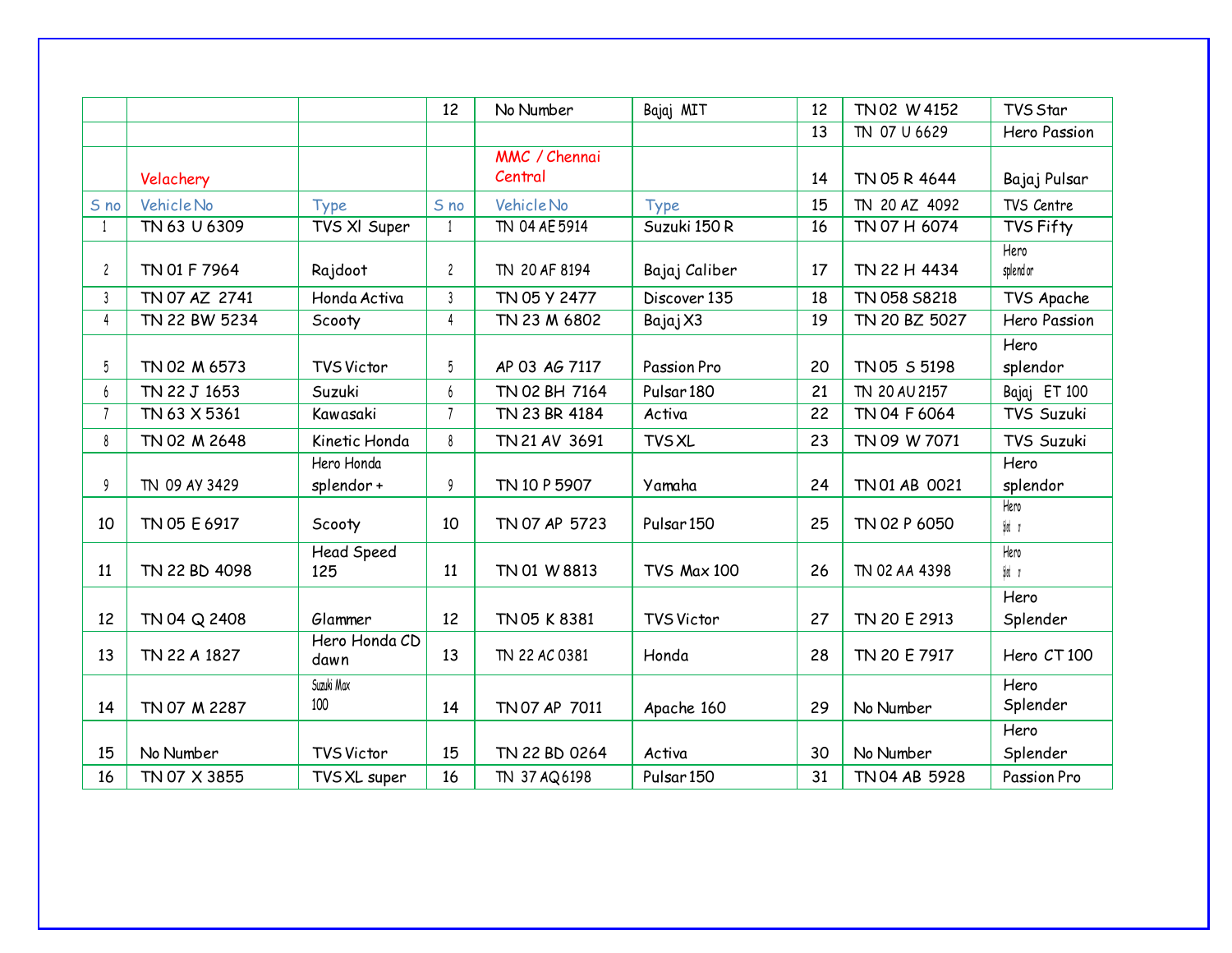| 17 | TN 22 AB 3153 | Hero Honda           | 17 | TN 07 BV 6418 |                        | 32 | TN 03 D 9113  | Apache RTP<br>160            |
|----|---------------|----------------------|----|---------------|------------------------|----|---------------|------------------------------|
|    |               | Splender+            |    |               | Splender +             |    |               |                              |
| 18 | TN 18 K 9192  | Scooty Streak        | 18 | TN 20 AF 9928 | Apache 160             | 33 | TN 23 K 6232  | Yamaha Libro                 |
| 19 | TN 02 E 6849  | Splender             | 19 | TN 20 M 3863  | TVS centra             | 34 | TN 18 5119    | Stunner CBF                  |
| 20 | TN 09 AY 3978 | Pulsar               | 20 | TN 19 Z 7158  | TVS star Sport         | 35 | TN 21 P 5940  | Bajaj<br>bisov               |
| 21 | TN 07 BM 0033 | Hero Honda           | 21 | KA 14 H 3535  | Bajaj Chetak           | 36 | TN 05 AM 9994 | Apache RTP<br>160            |
|    |               | <b>TVS Max R</b>     |    |               |                        |    |               |                              |
| 22 | TN 07 AR 0628 | 100                  | 22 | TN 01 R 0087  | Bajaj Chetak           | 37 | TN 20 BW 8673 | Splender +                   |
| 23 | TN 07 AR 3987 | <b>Platina Black</b> | 23 | KL 29 V 5932  | Pulsar <sub>150</sub>  | 38 | TN 20 U 3207  | <b>TVS Suzuki</b><br>MAX180R |
|    |               | Hero Honda           |    |               |                        |    |               |                              |
| 24 | TN 22 D 3028  | Splender+            | 24 | TN 10 E 7020  | Pulsar <sub>150</sub>  | 39 | TN 01 K 4730  | Kinetic Honda                |
| 25 | TN 05 AS 2775 | TVS XI Super         | 25 | TN 22 BB 6692 | Splender+              |    |               |                              |
| 26 | TN 07 BD 8507 | Pulsar               | 26 | TN 03 A 9768  | Discover               |    |               |                              |
|    |               | Hero Honda           |    |               |                        |    |               |                              |
| 27 | TN 07 AR 1996 | Splender+            | 27 | TN 04 T 1589  | Pulsar <sub>1780</sub> |    |               |                              |
| 28 | TN 07 BP 5283 | Dio Green            | 28 | TN 07 AV 8409 | <b>TVS XL</b>          |    |               |                              |
|    |               |                      | 29 | TN 63 H 7090  | Pulsar <sub>150</sub>  |    |               |                              |
|    |               |                      | 30 | TN 02 AE 2768 | <b>FLYTTR</b>          |    |               |                              |
|    |               |                      | 31 | TN 22 AM1440  | CT 100                 |    |               |                              |
|    |               |                      | 32 | TN 04 R 0982  | Discover               |    |               |                              |
|    |               |                      | 33 | TN 33 AH 4998 | <b>Passion Plus</b>    |    |               |                              |
|    |               |                      | 34 | TN 05 S7761   | Discover               |    |               |                              |
|    |               |                      | 35 | TN 50 V 9173  | Hero Honda             |    |               |                              |
|    |               |                      | 36 | TN 02 3553    | Scooty                 |    |               |                              |
|    |               |                      | 37 | TN 04 T 1743  | Splender +             |    |               |                              |
|    |               |                      | 38 | TN 01 W 2883  | Kinetic Honda          |    |               |                              |
|    |               |                      | 39 | TN 22 V 6687  | Suzuki                 |    |               |                              |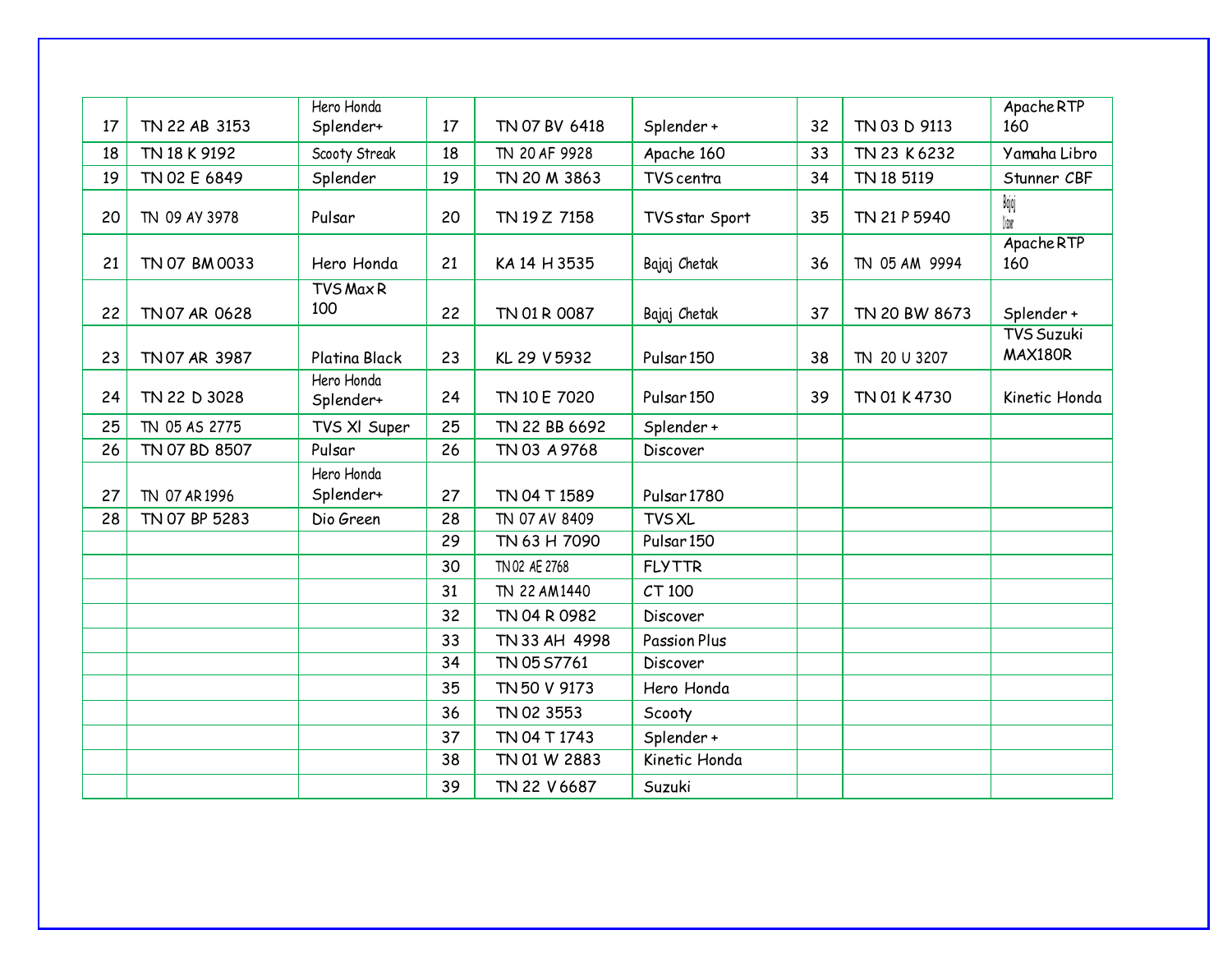| 40 | TN 20 M 4271    | <b>Passion Plus</b>   |  |
|----|-----------------|-----------------------|--|
| 41 | TN 04 R 4143    | Discover              |  |
| 42 | TN 07 Y 0983    | Yamaha                |  |
| 43 | TN 29 AV 6453   | Bajaj Discover        |  |
| 44 | TN 57 F 4842    | Yamaha Crux           |  |
| 45 | TN 22 L 1261    | TVS Suzuki            |  |
| 46 | TN 04 AA 1409   | Splender              |  |
| 47 | TN 01 W 3794    | Activa                |  |
| 48 | TN 30 T 6495    | Splender              |  |
| 49 | TN 02 AC 3876   | Activa                |  |
| 50 | TN 007L 4030    | Kinetic Honda         |  |
| 51 | TN 07 Q 4342    | Kinetic Honda         |  |
| 52 | TN 22 AC 7747   | Splender              |  |
| 53 | AP 03 S 0370    | Honda unicorn         |  |
| 54 | TN 18 H 2262    | Pulsar <sub>150</sub> |  |
| 55 | TN 10 R 0636    | Bajaj Discover        |  |
| 56 | TN 42 V 3162    | Pulsar <sub>180</sub> |  |
| 57 | TN 05 AD 4866   | Scooty Streak         |  |
| 58 | TN 10 F 4341    | Honda Pleasure        |  |
| 59 | TN 20 5697      | Bajaj Kawasaki        |  |
| 60 | TN 20 AX 6572   | TVS Star City         |  |
| 61 | TN 07 AW 0902   | Splendor              |  |
| 62 | TN 22 AM 7029   | Yamaha Fazer          |  |
| 63 | TN 09 AL 7196   | Splender              |  |
| 64 | TN 05 Q 8523    | Centra TVS            |  |
| 65 | TN 22 AK 2488   | Wane                  |  |
| 66 | TN 05 E 9310    | Splender              |  |
|    |                 | Hero Hond a           |  |
| 67 | No Number Plate | Splender              |  |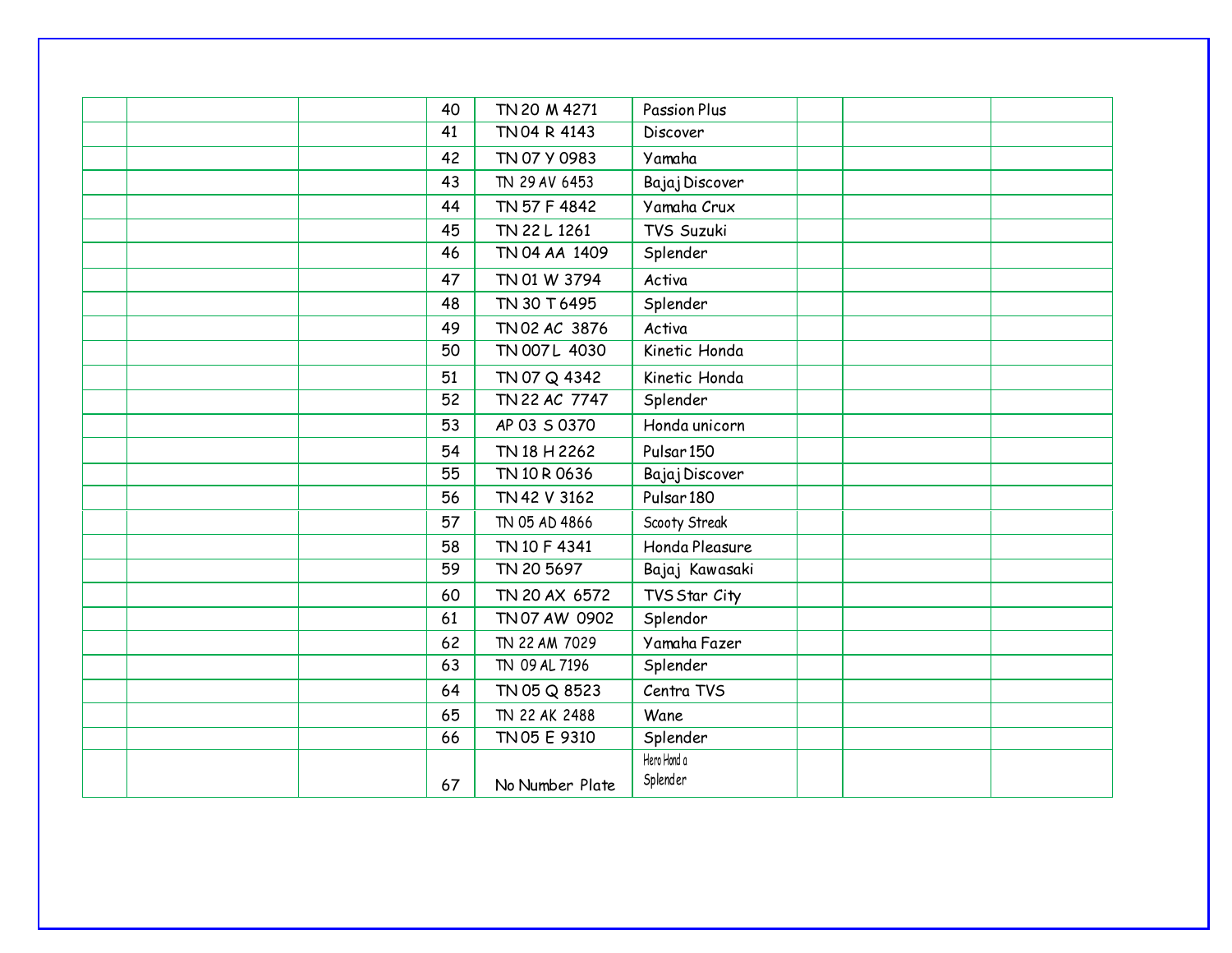| 68 | No Number Plate | <b>MIT 80</b>        |  |
|----|-----------------|----------------------|--|
| 69 | TN 07 AT 0168   | <b>GLXTVS Victor</b> |  |
|    |                 |                      |  |
| 70 | TN 36 X 5945    | <b>XL</b>            |  |
| 71 | TN 04 5603      | Yamaha               |  |
| 72 | No Number Plate | TVS Star City        |  |
| 73 | TN 01 M 2989    | Scooty               |  |
| 74 | TN 04 L 1995    | Activa               |  |
| 75 | TN 04 P 4371    | Activa               |  |
| 76 | TN 22 V 1217    | Safire               |  |
| 77 | TN 09 AB 8682   | TVS XL Super         |  |
| 78 | TN 22 X 1195    | Yamaha               |  |
| 79 | TN 23 T 8857    | Splender Plus        |  |
| 80 | TN 05 H 8349    | TVS XL Super         |  |
| 81 | TN 07 AV 6180   | TVS XL Super         |  |
| 82 | TN 09 AA 4992   | Bajaj MIT 80         |  |
| 83 | TN 04 M 5914    | Splender             |  |
| 84 | TN 09 T 8075    | Kawasaki Boxer       |  |
| 85 | TN 09 R 3484    | Splender             |  |
| 86 | TN 20 BW 6718   | Bajaj Discover       |  |
| 87 | TN 07 W 6358    | Hero Honda CBZ       |  |
| 88 | TN 29 E 2774    | Suzuki Fieern        |  |
| 89 | TN 07 AC 5056   | TVS XL Super         |  |
| 90 | TN 22 AD 3630   | Splender             |  |
| 91 | TN 23 X 3411    | Suzuki               |  |
| 92 | TN 46 H 1705    | Suzuki               |  |
| 93 | TN 04 AL 3453   | <b>TVS XL</b>        |  |
| 94 | TN 32 E 9229    | Apache 160           |  |
| 95 | TN 20 AS 2118   | Platina              |  |
| 96 | TN 23 AU 5108   | Scotter OLD          |  |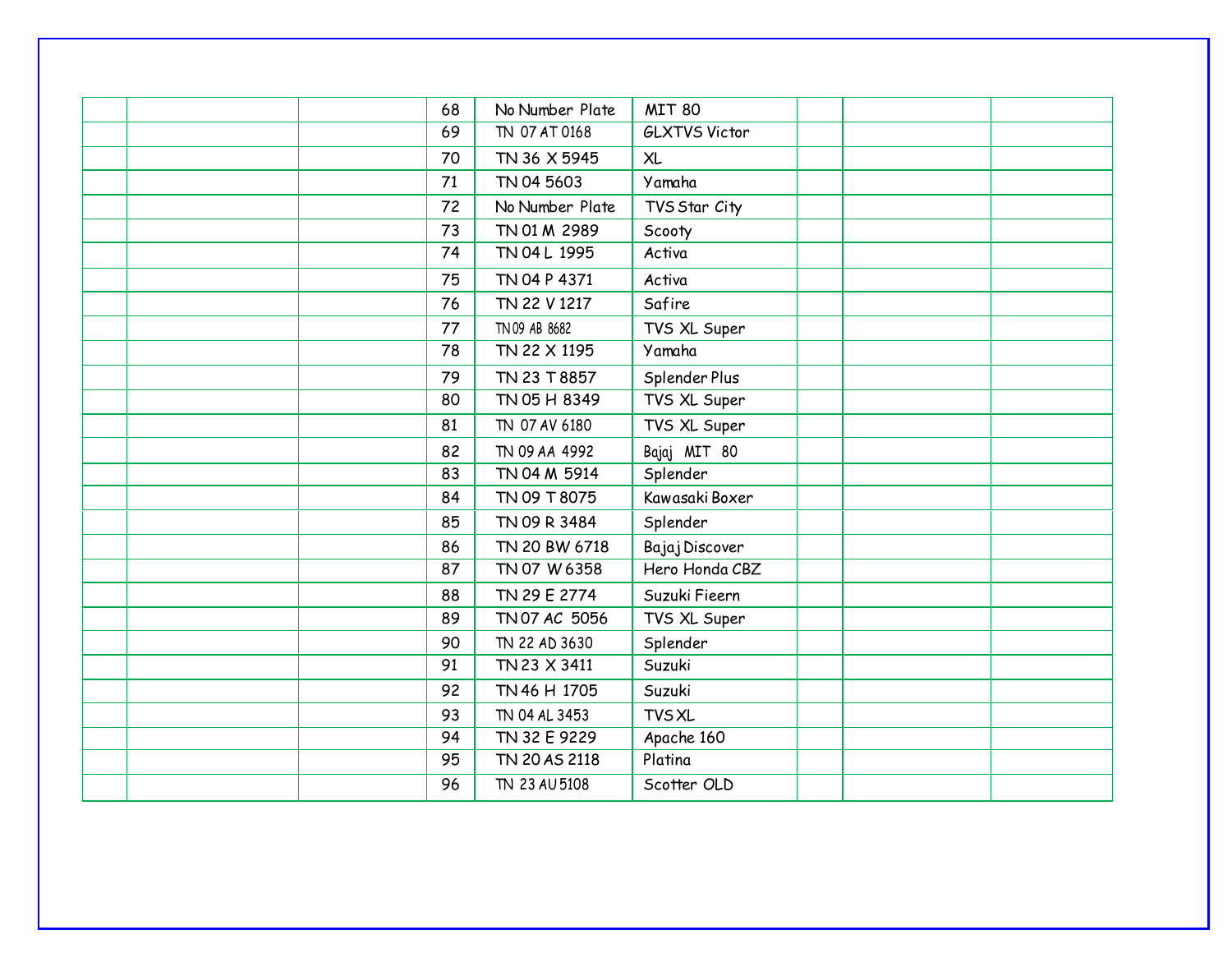|  | 97  | TN 22 AS 2116 | Suzuki         |  |  |
|--|-----|---------------|----------------|--|--|
|  | 98  | TN 05 1 9523  | Splender       |  |  |
|  | 99  | TN 04 AE 5914 | <b>GS 150R</b> |  |  |
|  | 100 | TN 73 X 8556  | Pleasure       |  |  |
|  | 101 | TN 23 A1 2366 | <b>TVS XL</b>  |  |  |
|  | 102 | AP 03 G 0117  | Passion        |  |  |
|  | 103 | TN 24 CA 8264 | Honda Activa   |  |  |
|  | 104 | TN 07 V 5086  | Suzuki         |  |  |
|  |     |               |                |  |  |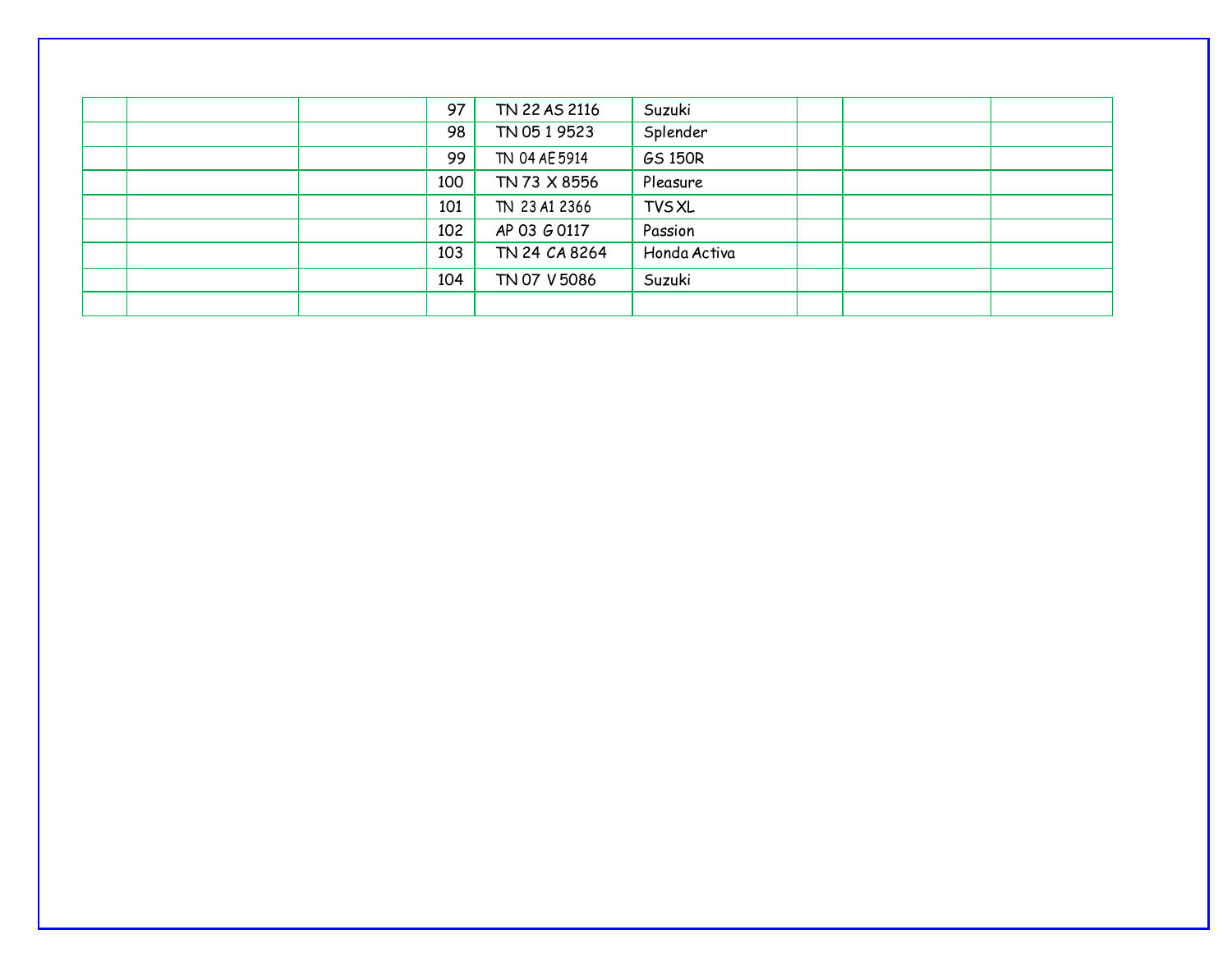| List of a bandoned vehicles at Egmore Railway Station as ondated: 01.12.2021 |                                 |                                                      |              |  |  |  |  |  |  |  |  |
|------------------------------------------------------------------------------|---------------------------------|------------------------------------------------------|--------------|--|--|--|--|--|--|--|--|
|                                                                              |                                 | Two-WheelerStandPoonamallee High Road/Thanthi Office |              |  |  |  |  |  |  |  |  |
|                                                                              | <b>Side</b>                     |                                                      |              |  |  |  |  |  |  |  |  |
| SI. No.                                                                      | <b>Vehicle Registration No.</b> | <b>Vehicle Made</b>                                  | Color        |  |  |  |  |  |  |  |  |
| $\mathbf{1}$                                                                 | TN 02 AM 6759                   | Honda Unicorn                                        | <b>Black</b> |  |  |  |  |  |  |  |  |
| $\overline{2}$                                                               | TN 22 AM 5619                   | TVSVictor                                            | Blue         |  |  |  |  |  |  |  |  |
| 3                                                                            | TN 09 AZ 4997                   | TVS Scooty pep                                       |              |  |  |  |  |  |  |  |  |
| 4                                                                            | TN 02 K 8285                    | HeroHonda CBZ                                        |              |  |  |  |  |  |  |  |  |
| 5                                                                            | TN 07 BS4080                    | Yamaha FZS                                           | <b>Black</b> |  |  |  |  |  |  |  |  |
| 6                                                                            | TN 03 C 0117                    | Bajaj Pulsar 150                                     | <b>Black</b> |  |  |  |  |  |  |  |  |
| $\overline{7}$                                                               | TN 10 F 4870                    | Hero Splendor                                        |              |  |  |  |  |  |  |  |  |
| 8                                                                            | TN 04 A 1939                    | Honda Activa                                         |              |  |  |  |  |  |  |  |  |
| 9                                                                            | TN 20 AZ 2489                   | <b>TVSStar City</b>                                  | <b>Black</b> |  |  |  |  |  |  |  |  |
| 10                                                                           | TN 22 BR 3747                   | Bajaj Pulsar 180                                     |              |  |  |  |  |  |  |  |  |
| 11                                                                           | TN 45 BB 0270                   | Discover                                             |              |  |  |  |  |  |  |  |  |
| 12                                                                           | TN 07 AV 3351                   | Hero Splendor                                        |              |  |  |  |  |  |  |  |  |
| 13                                                                           | TN 09 BH 5761                   | HeroPassion Pro                                      | Red          |  |  |  |  |  |  |  |  |
| 14                                                                           | TN 04 AA 2731                   | Bajaj Pulsar 150                                     |              |  |  |  |  |  |  |  |  |
| 15                                                                           | TN 04 AH 6617                   | <b>TVS RTR Apache</b>                                |              |  |  |  |  |  |  |  |  |
| 16                                                                           | TN 50 C 9623                    | Hero Splendor                                        | Maroon       |  |  |  |  |  |  |  |  |
| 17                                                                           | TN 54 A 9615                    | <b>TVSXL</b>                                         | Green        |  |  |  |  |  |  |  |  |
| 18                                                                           | TN 10 AF0483                    | <b>TVSXL</b>                                         | Blue         |  |  |  |  |  |  |  |  |
| 19                                                                           | TN 04 V 7953                    | TVS Max100                                           | <b>Black</b> |  |  |  |  |  |  |  |  |
| 20                                                                           | TN 05 W 2442                    | <b>XCD 125</b>                                       | <b>Black</b> |  |  |  |  |  |  |  |  |
| 21                                                                           | TN 59 T 5997                    | HeroHonda CBZ                                        | <b>Blue</b>  |  |  |  |  |  |  |  |  |
| 22                                                                           | TN 07 AN 2840                   | Fully Rusted                                         | Maroon       |  |  |  |  |  |  |  |  |
| 23                                                                           | TN 19 no plate                  | <b>Fully Rusted</b>                                  |              |  |  |  |  |  |  |  |  |
| 24                                                                           | AP 11 A 4021                    | Bajaj CT 100                                         | <b>Black</b> |  |  |  |  |  |  |  |  |
| 25                                                                           | TN 20 H 5506                    | Hero Honda                                           | <b>Black</b> |  |  |  |  |  |  |  |  |
| 26                                                                           | TN20 CX 6809                    | <b>TVS</b>                                           | Green        |  |  |  |  |  |  |  |  |
| 27                                                                           | TN 22 AF1585                    | Bajaj Boxer                                          | Red          |  |  |  |  |  |  |  |  |
| 28                                                                           | TN 02 R 6293                    | <b>TVSStar City</b>                                  | <b>Black</b> |  |  |  |  |  |  |  |  |
| 29                                                                           | TN 23 V 626                     | TVSExcelSuper                                        | Green        |  |  |  |  |  |  |  |  |
| 30                                                                           | TN 09 AD 1468                   | Hero Honda                                           | <b>Black</b> |  |  |  |  |  |  |  |  |
| 31                                                                           | TN 03 4215                      | Hero Honda                                           | <b>Black</b> |  |  |  |  |  |  |  |  |
| 32                                                                           | TN 47 M 6226                    | Bajaj CT 100                                         | Red          |  |  |  |  |  |  |  |  |
| 33                                                                           | TN 02 K 7093                    | <b>TVS Excel</b>                                     | Green        |  |  |  |  |  |  |  |  |
| 34                                                                           | KA 05 EE 5753                   | Honda                                                | Red          |  |  |  |  |  |  |  |  |
| 35                                                                           | TN 04 R 2576                    | Pulsar                                               | <b>Black</b> |  |  |  |  |  |  |  |  |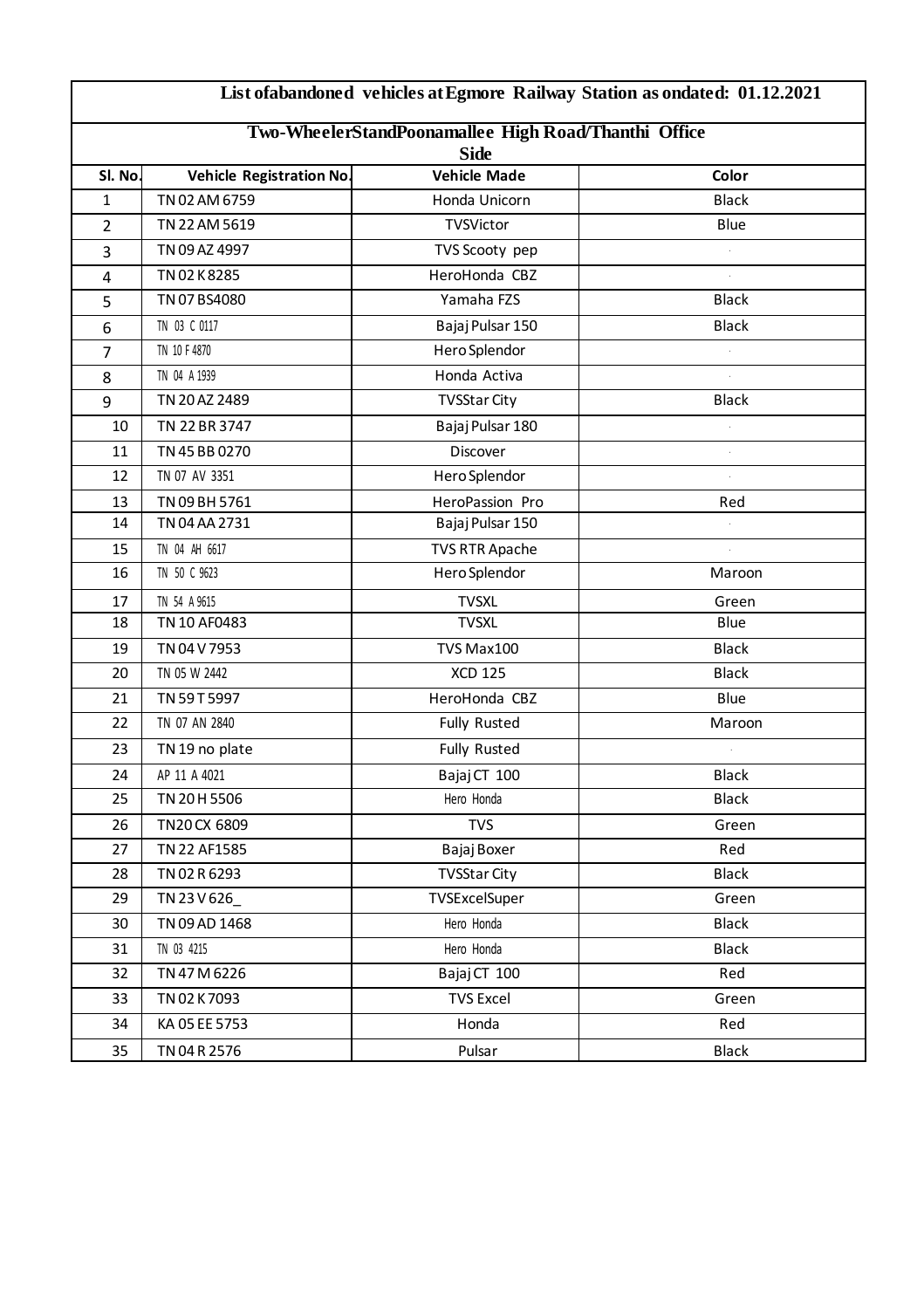| Sl. No.                                            | Vehicle Registration No. | <b>Vehicle Made</b> | Color        |  |  |
|----------------------------------------------------|--------------------------|---------------------|--------------|--|--|
| 36                                                 | TN 21 Q1359              | <b>TVS</b>          | Red          |  |  |
| 37                                                 | TN 55 S8426              | <b>TVSStar City</b> | <b>Black</b> |  |  |
| 38                                                 | TN 57 F2197              | <b>TVSStar City</b> | Blue         |  |  |
| 39                                                 | No Plate                 | Yamaha YZF®         | <b>Black</b> |  |  |
| 40                                                 | TN 01 AK 4921            | Honda               | Only         |  |  |
| 41                                                 | TN 03 M 3098             | Pulsar              | <b>Black</b> |  |  |
| Two-Wheeler Stand Gandhi-Irwin Road (G.I.Rd.) Side |                          |                     |              |  |  |
| 42                                                 | TN 09 AM 6972            | Discover            |              |  |  |
| 43                                                 | TN 60 IN 7662            | Karizma             |              |  |  |
| 44                                                 | TN 07 K 2193             |                     |              |  |  |
| 45                                                 | TN 20 BU 0480            | <b>TVS Excel</b>    |              |  |  |
| 46                                                 | TN 04 1810               | M80 Bajaj           |              |  |  |
| 47                                                 | TN 04 1096               | Kawasaki            |              |  |  |
| 48                                                 | TN 23 L 1054             | Suzuki Max100       | <b>RED</b>   |  |  |
| 49                                                 | TN 05 3175               | Suzuki Max100       | <b>BLUE</b>  |  |  |
| 50                                                 | TN 20 AE 9451            | Splendor            |              |  |  |
| 51                                                 | TN 21 M 2623             | <b>TVSXL</b>        |              |  |  |
| 52                                                 | TN 59 AA 7183            | Splendor            |              |  |  |
| 53                                                 | TN 10H 8698              | Yamaha Libero       |              |  |  |
| 54                                                 | TN 64 3940               | Yamaha FZ           |              |  |  |
| 55                                                 | TN 74 C 8800             | <b>TVS Victor</b>   |              |  |  |
| 56                                                 | TN 09 BK2119             | Splendor            |              |  |  |
| 57                                                 | TN 330U 7462             | Caliber             |              |  |  |
| 58                                                 | TN 20 A 3385             | Bajaj M80           |              |  |  |
| 59                                                 | TN 01 AJ7303             | Activa              |              |  |  |
| 60                                                 | TN 06 A 8368             | <b>TVSXL</b>        |              |  |  |
| 61                                                 | TN 05 A 9633             | Scooty              |              |  |  |
| 62                                                 | TN 07 BZ 2071            | <b>TVSXL</b>        |              |  |  |
| 63                                                 | TN 72 AL 4726            | Bajaj Platina       |              |  |  |
| 64                                                 | TN 04 AF5539             | CBZ                 |              |  |  |
| 65                                                 | TN 20 AY 6473            | Passion             |              |  |  |
| 66                                                 | TN21M------              | BajajCT100          | Brown        |  |  |
| 67                                                 | TN 02 V 8804             | TVSExcelSuper       | GREEN        |  |  |
| 68                                                 | TN 09 BZ 3119            | Activa              | <b>WHITE</b> |  |  |
| 69                                                 | TN 09 6746               | Honda               | Mil. Green   |  |  |
| 70                                                 | TN 04 AE 8058            | Honda               |              |  |  |
| 71                                                 | <b>TN22CK 8552</b>       | <b>TVSXL</b>        | Green        |  |  |